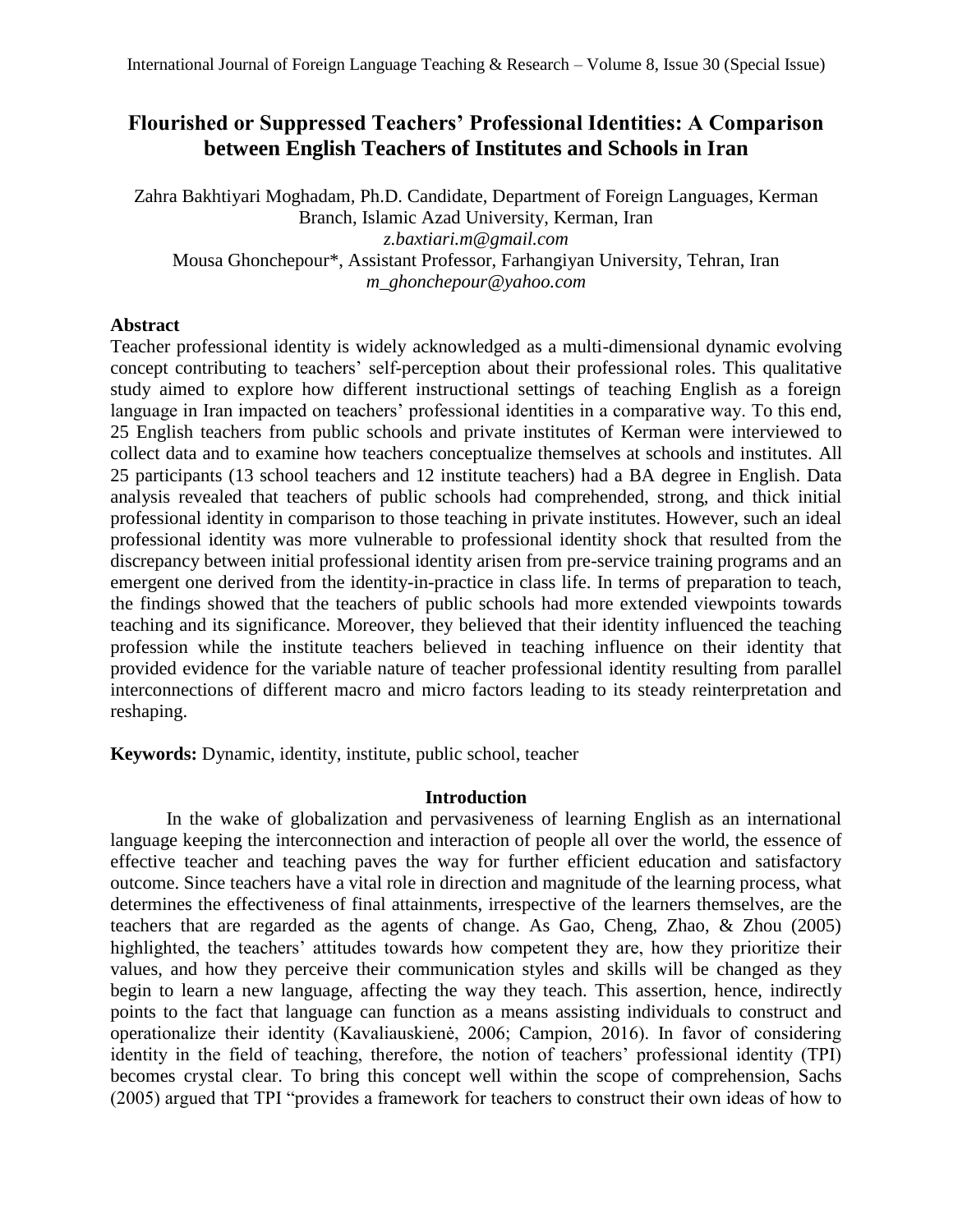be, how to act and how to understand their work and their place in society" shedding the light on the way that realignment in TPI leads to positive and negative changes in teaching and learning process and vice versa (p. 15). That is, this definition highlights the significance of TPI formulation and reformulation and its key contributor and undeniable impact on teachers' occupational behavior, success, effectiveness, and sense of well-being, motivation, satisfaction, and commitment to work (Beauchamp & Thomas, 2009; Beijaard, Meijer, & Verloop, 2004; Day, Kington, Stobart, & Sammons, 2006; Rodgers & Scott, 2008; Simon & Johnson, 2015; Weiner & Torres, 2016). That is, TPI studies play an important role in showing the complexity of teacher professional identity to educational policy makers who do not understand the nature of teaching. Moreover, there is still more to learn about the mentioned multiple factors that contribute to developing TPI and how it relates to different sociological, cultural, political, and psychological contexts.

Despite the fact that the onset of TPI process is still puzzling due to some individuals' childhood desire to become a teacher (Zaree & Ghasedi, 2014), what makes it to be the ongoing subject of the research over past decades is its ever-changing fluctuated nature which allows for constant evolution under the influence of a range of macro and micro factors such as contextual, social, cultural, political and personal (Beijaard et al., 2004; Hong, 2010; Ivanova & Skara-MincIne, 2016; Taylor, 2017; Zaree & Ghasedi, 2014; Van Huizen, Van Oers & Wubbels, 2005). That is, as Beijaard et al. (2004) confirmed and argued, in spite of diversity in terms of TPI conceptualization, the commonality of all definitions " is the idea that the identity is not a fixed attribute of a person, but a relational phenomenon" (p. 108). As teachers go forward across the route of professional development and school life, therefore, their TPI is negotiated, interpreted, constructed and reconstructed in terms of their professional experiences, and other effective factors, specifically the contextual ones.

Regarding the issues of the context and its significance in language teaching and learning, in Iran, English is taught in two different contexts of public schools as an obligatory unit and private institutions as a voluntary course, resulting in diverse levels of outcomes in terms of effectiveness (Khoshsima & Hashemi Toroujeni, 2017). In spite of the growing literature on factors' types and their extents that influence the outcome (Baniasad, Tavakoli, & Ketabi, 2016; Dahmaraeh, 2009; Khoshsima & Hashemi Toroujeni, 2017; Sahragard & Alimoradi, 2013; Teddlie & Reynolds, 2000), there is still a debate on the efficiency of each educational context since there are lamentably few studies in the part of teachers, particularly their TPI as one of the influential aspects in each setting in a comparative way. The point of departure in this paper, therefore, is to compare the way through which TPI of teachers in public schools and private institutes is constructed and reconstructed under different instructional contexts' influences.

### **Review of Literature**

#### **Theoretical Background**

Identity is a complex and abstract notion that has been studied from three psychological, sociological, and postmodern perspectives. TPI is the beliefs, values and commitments that allow a particular type of teacher to be identified both as a teacher which is distinct from other professional identities, e.g. a doctor, an architect and as a particular type of teacher. The psychological theory emphasizes TPI as the process focusing on the individual and his/her selfreflections in the mirror of human nature. In this approach, TPI is the teachers' perceptions of themselves at a present setting and is considered as the answer to the question: "Who am I as a teacher at this moment?" (Beijaard et al., [2004\)](https://link.springer.com/chapter/10.1007/978-3-030-13761-8_18#CR7). This present image consists of a conscious understanding of his/her own professional self (Karaolis & Philippou, 2019). In teaching, one's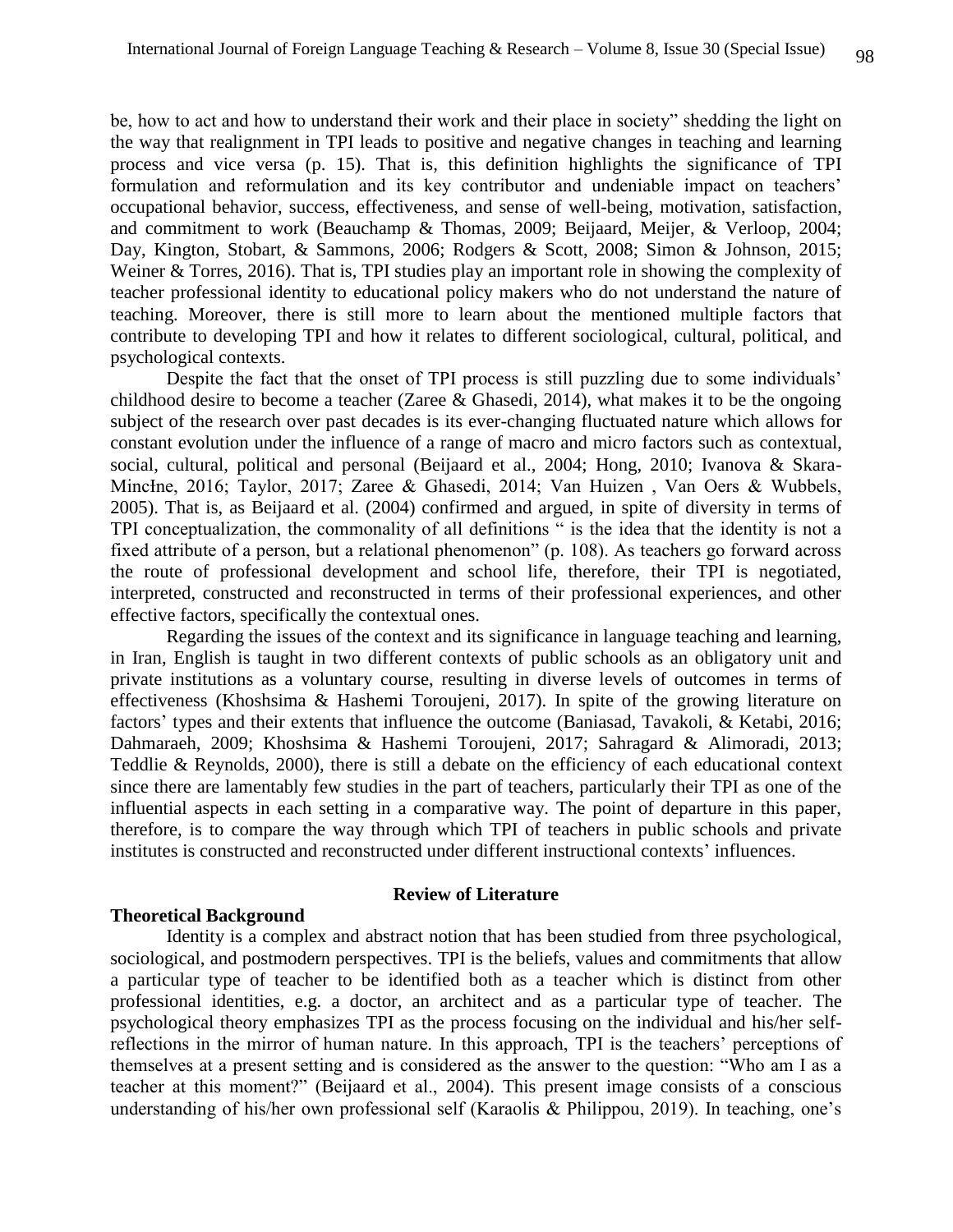conception of himself/herself as a person is interwoven with how he/she acts as a professional and that individual cannot be separated from his/her profession since it is closely bound with personal beliefs and professional values (Loughran, [2006,](https://link.springer.com/chapter/10.1007/978-3-030-13761-8_18#CR41) p. 112).

The sociological approach emphasizes the social relationships and the context (the sociological processes) as primary factors which influence TPI, while the postmodern approach stresses the notion of multiple identities, which are continuously reconstructed and connected to people's performances. In postmodern theories, teachers may have a number of sub-identities connected to specific situations. In a more balanced approach, TPI was conceived "as both unitary and multiple, both continuous and discontinuous, and both individual and social" (Akkerman & Meijer, [2011,](https://link.springer.com/chapter/10.1007/978-3-030-13761-8_18#CR2) p. 308). This dialogical position between individual and social dimensions is crucial for the formation of TPI since no professional identity exists without the both dimensions (Krzywacki & Hannula, [2010\)](https://link.springer.com/chapter/10.1007/978-3-030-13761-8_18#CR34). The sociological approaches are of two types: the theories that emphasize the importance of learning contexts on professional identity development (Adams, Hean, Sturgis, & Macleod, 2006; Levy, Ben Shlomo, & Itzhaky, 2014; Pullen, Sansfacon & Crete, 2016; Sha, Wong, Lou, Pearson, & Gu, 2012; Tseng, 2011; Weiss, Gal, & Cnann, 2004; Wiles, 2017;) and those that discuss identity in relation to national and socio-political contexts in which individuals develop professional identity within the context of a group as they identify and internalize specific traits attributed to the profession (Campanini, Frost, & Hojer, 2012; Carter & Fuller, 2016; Higgins, 2016; Hill, Fogel, Plitt Donaldson, & Erickson, 2017; Moorhead, Boetto, & Bell, 2014).

In this study, the construction of TPI between two groups of private institute teachers and public school teachers is studied. Since these three approaches do not contradict each other and each has its pros and cons, we analyze the teachers' views to see which approach mainly contributes to their TPI's constructing and reconstructing processes.

#### **Empirical Background**

Armed with sociocultural perspective, it is believed that teachers enter the teacher education programs with a dynamic base of initial identity being constituted by their prior perspectives, beliefs, values, concepts and perception of own selves, and the discourse of teaching and learning which provide a dynamic basis and framework for their initial teaching identities (Danielewicz, 2001; Korthagen, 2004; Olsen, 2016; Tao & Gao, 2018; Zare-ee & Ghasedi, 2014). What highlights more the role of context here is the constant interplay and interaction of the frame with teaching contexts leading to diachronically and synchronically reinterpretation and reformulation of TPI.

Drawing on the review of past works around the effectiveness of two instructional contexts of Iran, the public education system and private sector, in a comparative way, few studies were carried out especially in EFL setting. Such shortage of studies can be attributed to dominance and nation-state orientation of the public education system especially in developing countries (Dronkers, 2001). Turning now to the studies being carried out, the comparison parts which were identified include the diversity in objective and subjective expectations, needs, wants, materials, methodologies, the dominant contextual conditions which were shown to be more influential in shaping behavioral pattern of both learners and teachers that respectively affect the efficiency of final achievement and educational outcome (Dahmardeh , 2009; Khoshsima & Hashemi Toroujeni, 2017; Safari & Rashidi, 2015; Teddlie & Reynolds, 2000).

In the context of Iran, the studies indicated the ineffectiveness of the public schools to train and teach EFL learners as competent users of English language (Safari & Rashidi, 2015). It was revealed that after 6 years (the period that learning English is started and ended in public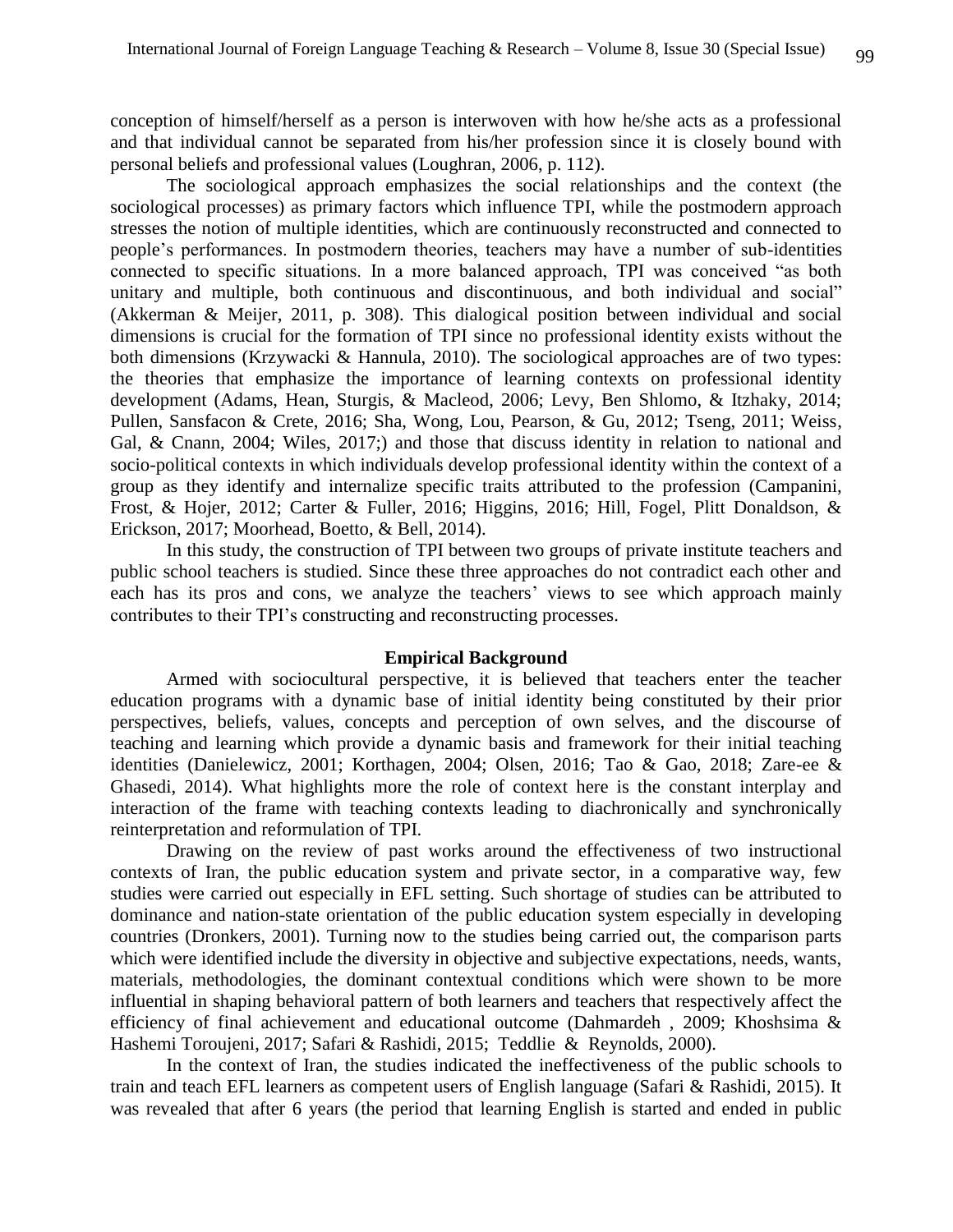educational contexts of Iran) students in the public schools rarely able to make practical use of language in authentic situations. Moreover, the lack of efficiency of the public schools especially in teaching effective communicative abilities was ascribed partly to the inappropriate method being employed by the teachers in classes which is Grammar Translation Method (GTM), and in part to the teachers themselves whose roles in class were not clear or they were not familiar with target language culture due to some imposed limitations and policies and were not qualified enough to teach learners effectively. Moreover, the low income of teachers forces them to have several other jobs to afford their living expenses which take the time being needed for them to be prepared for having an effective class (Dahmardeh, 2009). Additionally, it was disclosed that people are obliged to follow a predetermined teaching way being planned by the Ministry of Education. It was also revealed that the ignorance of students' interests and need analyses being traced through public schools' textbooks, and using merely books without any complementary or supplementary materials are other differences between the public and private educational sectors in Iran. To encapsulate, the commonality of all past studies is the superiority and dominance of the private institutes to teach and train effective competent English users in comparison to public educational systems.

To address the issues related to the teachers from TPI lens, it was shown that there was no trace and contribution of foreign language experts in the policy-making process. Moreover, the studies showed that the local policy consideration (with the emphasis on teachers) has been neglected in the policy-making process towards learning the English language which leads to a gap between planning and practice results in terms of material development (Atai & Mazlum, 2013; Kiany, Mirhosseini, & Navidinia, 2011). In this line, the notable research is the study of Baniasad et al., (2016) that investigated and explored the nature of the teacher education program (TEP) in Iran. This study revealed that transmission of a pre-determined body of knowledge, the generalizability of teaching knowledge in all situations, and ignorance of teaching context were the most important features which were being held. Moreover, the failure of TEP in accounting teachers' previous experiences in designing the program leads to a gap between what teachers need and prefer to learn and what the programs impose on trainers to teach (Tarone & Allwright, 2005).

#### **Instructional Context of Iran**

Taking the context of Iran into consideration, learning English classes are held by two different settings of public schools and private institutes which are under the superintendence of the Ministry of Education. In Public schools, all related aspects from the initial recruitment of teachers, teacher-students, and teacher training and development programs to the designing and developing books being employed in the classes are within the purview of the Ministry of Education, while in institutes, those mentioned factors are done based on subjective decisions, but under the control of the Ministry of Education (Baniasad, et al., 2016).

Successively, entering into the teaching profession, individuals should follow either of three ways: First and foremost way is to choose the teacher education of their favorite field and take part in the university entrance exam. If they achieve the ranking 6500 or less, they are allowed to start their academic education at Farhangiyan University (specialized teacher training center) as teacher-students. Exemption from military service and definite official employment are of the advantages of being accepted in the teacher education field. The next way is to enroll in the exam being designed by the Ministry of Education with the purpose of qualified teachers' recruitment all over the country. Here, only those individuals who have academic degrees can participate rather than those who do not or want to start their education. After being accepted and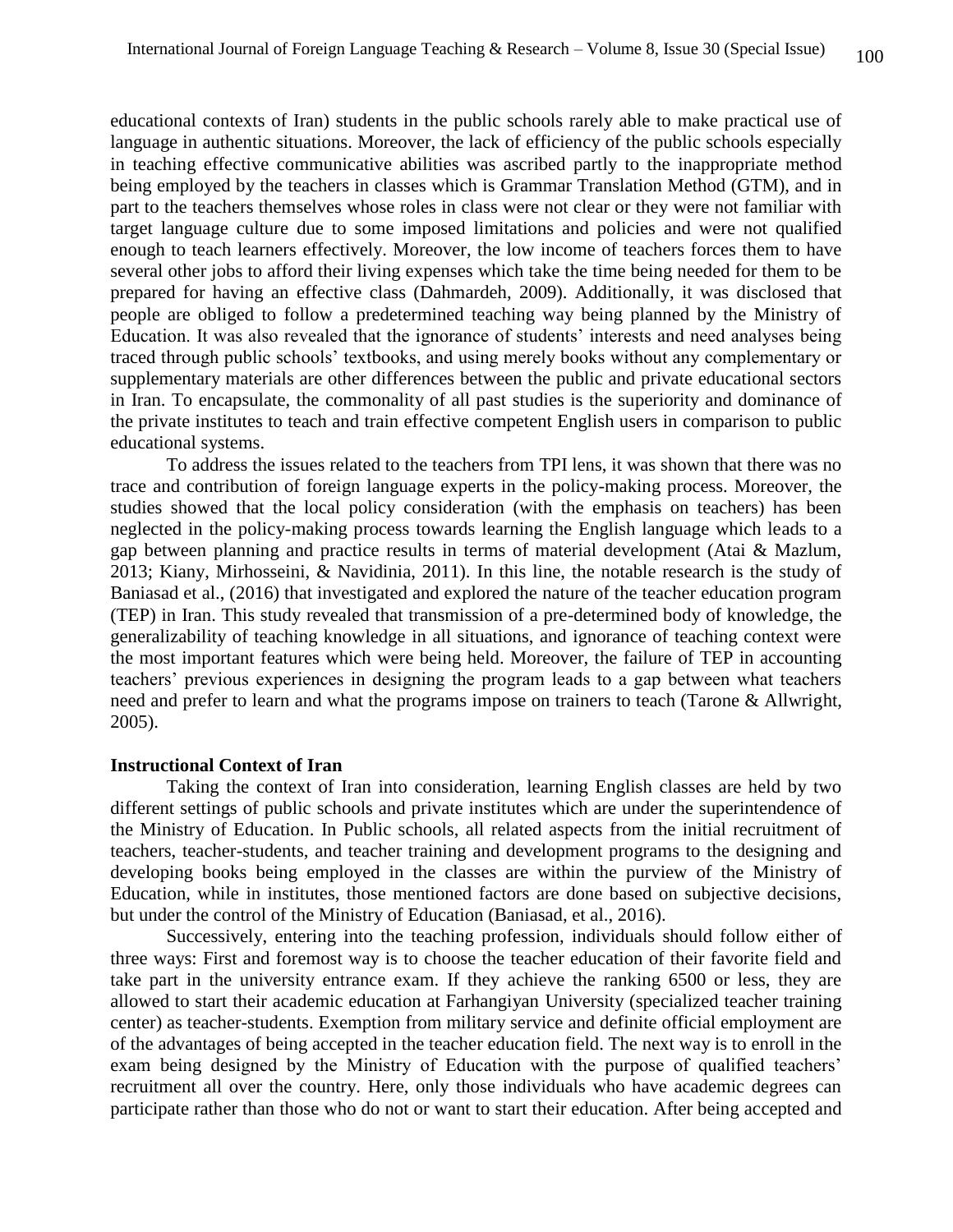interviewed, they pass some in-service training programs to be placed in schools. These two ways allow teachers to begin their profession in public schools. The third way, therefore, is for those who want to teach at private institutes which its employment conditions are much less strict. To this end, teaching applicants who have the BA or higher degree in each of the English teaching, translation, or literature fields from higher education or are already the student of mentioned fields can apply for the teaching profession. After the examination of their résumé and being interviewed, they get permission to start their work as they are taking part in some in-service teacher training programs. There is, however, no guarantee to be allowed to stay and continue their teaching profession at that institute as soon as it is realized they are not qualified based on that institutes' criteria.

Going through TPI's previous studies, therefore, a gap was observed in terms of the impact of different instructional contexts of teaching and learning English on the emergent TPI of Iranian teachers as being placed in either of two public or private sectors in a comparative way. Filling the lacuna, the present study makes an effort to reveal how contextual, social, cultural, political and personal factors in Iran can negotiate with and alter the TPI of English teachers in public schools and private institutes. Moreover, this research is an attempt to determine whether there are any relationships between identity construction and the type of instructional contexts. The following questions are addressed to get a better understanding of the subject:

Q1. How do instructional contexts impact on teachers' professional identities?

Q2. Is there any difference between the professional identities of school teachers and institute ones?

Q3. How do macro and micro contextual factors have an influence on teachers' professional identities?

#### **Methodology**

#### **Research Design**

We conducted this qualitative study by focusing on teachers who had one to fifteen years of professional experience to examine the relationship between different contexts and TPI construction or reconstruction. In order to fulfill this aim, the study employed a semi-structured individual interview to illustrate and elaborate in more depth the differences between TPI of teachers in the contexts of public schools and private institutes. A significant advantage of semistructured interview is the opportunity for unknown information to emerge. Participants who are regarded as experts by experience; therefore when sufficient opportunity to speak freely is provided, new and novel information can emerge. To make it clear, the study aimed to examine how teachers differentiate on TPI according to their individual characteristics, instructional and learning contexts. The 25 interviewees were male and female English teachers of public schools and private institutes having BA degree. Their interviews were recorded and transcribed. Next, their collected data were analyzed thematically using Charmaz's (2014) suggestions for a grounded coding process.

#### **Participants**

This paper reports a qualitative sub-set of data generated to explore and compare TPI of English teachers who have begun their teaching profession in either public schools or private institutes. Therefore, all male and female teachers who teach English in schools or institutes of Kerman make up the population of this study. All 25 participants, 13 school teachers and 12 institute teachers, were recruited from the pool of teachers with BA degree in the field of English (English language teaching, translation, or literature) who were continuing their educations as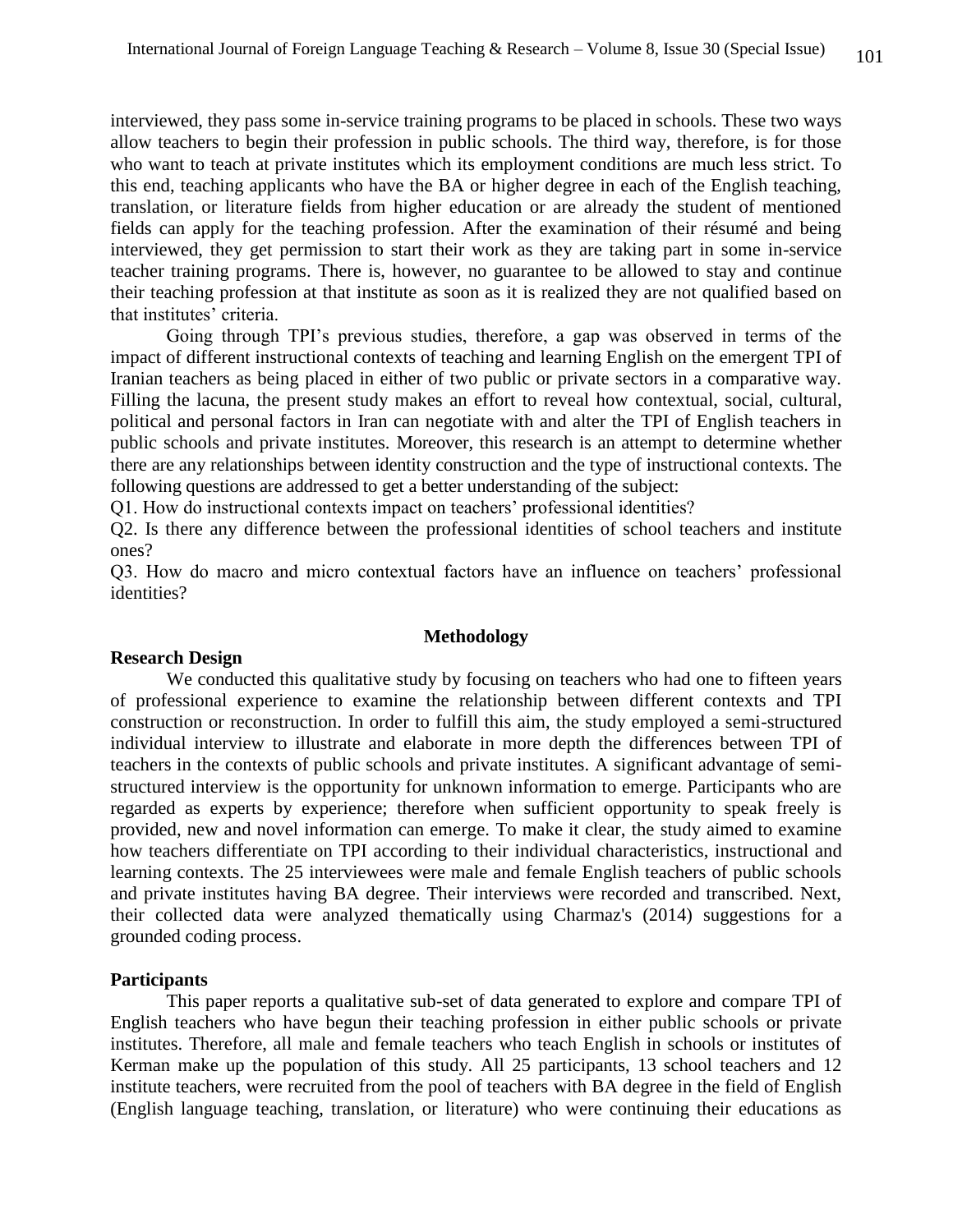MA student of ELT or linguistics in either Azad or Bahonar University. Moreover, they were teachers who could best inform the research questions. All of them indicated their willingness to be involved in the semi-structured interview and signed a written informed consent before participating in the study. All participants had one to fifteen years of teaching experiences. The participants were of both genders of female and male (13 women and 12 men) and their ages ranged from 24 to 33. The sample selection strategy being employed was of two types. It was random for institute participants, while for those from public schools, the researchers employed snow-ball sampling due to the fact that teachers from public educational system, for their initial years of teaching, were distributed all over Kerman province except the center. The interviews were performed over a six-month period from August 2018 to January 2019. Table 1 reports the general information of subjects.

| <b>Table 1.</b> Demographic information of subjects |         |   |        |                 |          |                    |
|-----------------------------------------------------|---------|---|--------|-----------------|----------|--------------------|
| Groups                                              | Subject |   | Gender | Age             | Academic | Teaching           |
|                                                     | number  |   |        |                 | degree   | experience (years) |
|                                                     |         | F | M      | Mean $(\pm SD)$ |          | Mean $(\pm SD)$    |
| Public school 13                                    |         |   | h      | $27.7 + 2.6$    | BA       | $6.23 \pm 1.7$     |
| Private                                             | 12      |   | - 6    | $28.1 \pm 2.1$  | BA       | $5.8 \pm 1.3$      |
| institute                                           |         |   |        |                 |          |                    |

**Table 1.** *Demographic information of subjects*

### **Instruments and Materials**

To collect data, we used a semi-structured individual interview adapted from Weiner and Torres (2016) that its validity and reliability had been approved. We employed it in order to deeper examine how teachers conceptualize themselves at different contexts and to locate possible differences among teachers with different PI. It was composed of 15 questions to extract biography and demography information as well as identity construction information. The demographic items include questions on respondents' age, education, place and year(s) of teaching English. Teachers' beliefs, personal and social attitudes towards teaching and teachers, teacher training programs, teachers' experience, the relationship between identity and English teachers' characteristics are items that make up identity construction information. In order to ensure that all subjects comprehend questions clearly and to avoid language barriers in communication, we conducted the interview in Persian (participants' native language). The interview lasted approximately 20 minutes for each participant and the interviewees were informed that their voice will be recorded. The data analysis was done based on participants' audio transcription and translation.

### **Data Collection Procedure**

In this study, a semi-structured interview was employed as a tool for data collection. The interviewees were teachers of public schools and private institutes with the BA degree. At the outset, the principle of voluntary participation was explained to the respondents and they were informed that they had the right to withdraw from the study at any time. Before initiating the interview, we also provided a clear and concise explanation of the objectives and the purpose of the research, what the interview will involve, and how we are going to use and store the information collected. The study employed clear interview questions that were related to teachers' own experiences. The interview questions provided data which addressed the research questions appropriately. The responses were recorded with respondents' permission. This enabled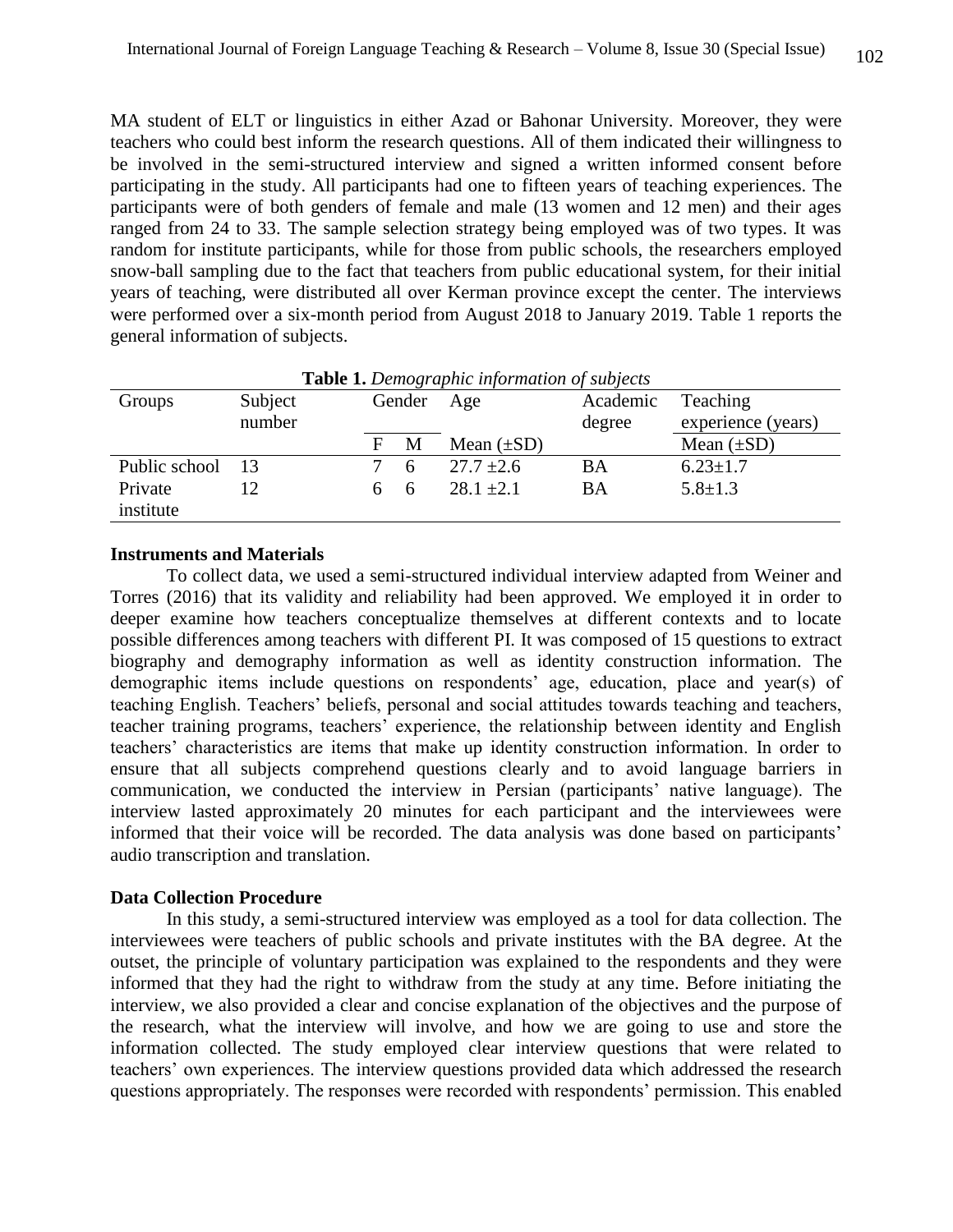us to induce firsthand information from the teachers with regard to their experiences, challenges, and opinions. The questions were open ended making it possible for the interviewers to add new questions during the interviewing process, depending on the responses of the participants. For the purpose of the study, the interviews were voice recorded, and we took notes at the same time. After the interviews, we reviewed the notes, and wrote down direct quotes that were found to be relevant.

Each interview was conducted in a comfortable, secure, and private surrounding, preferably any place which was convenient for participants. Therefore, some were interviewed in their schools, some at the university where they were studying for their MA and some in our offices. This was necessary for the interviewees to feel comfortable in their own surroundings. We also created a friendly atmosphere where the interviewees were encouraged to request repetition of any question in the event that they did not understand a particular question. They were also assured that the information which they were going to provide would be treated in the strict confidence. This was achieved by allocating pseudonyms for each participant. We also provided the letter of informed consent to the interviewees to read and sign and we signed it in their presence too. As the interviewer, we served only as a facilitator who encouraged the interviewees to respond. This was achieved by our assuming a neutral stance and non-judgmental attitude towards respondents. Following the collection of data, all interviews were transcribed fully and analyzed and interpreted thematically.

#### **Data Analysis Procedure**

After the data were collected, we (two authors) independently coded the sentences according to themes of interview questions. Following Charmaz's (2014) suggestions for a grounded coding process, the data were coded line-by-line to explore the ongoing process of professional identity formation with a systematic inductive process through coding phases. Firstly, the data were broken down into meaningful units through *open coding*. Then *axial coding* was run to find any meaningful relations from initial coding by reassembling the data. And finally, through *selective coding*, the extracted conceptual categories were drawn. This coding strategy prompted us to remain open to the data, to see nuances and to identify implicit concerns as well as explicit statements. Comparing the data also helped us to identify the gaps and to discover the hidden ideas in them. The discrepancies between us were discussed until an agreement was reached.

A number of measures were taken to ensure trustworthiness of the data. To replicate listening helped us identify any inaccuracy in the process of interview transcription. Moreover, within-method triangulation was done through asking a number of questions associated with the same issue to get sure about the correctness of teachers' opinions towards that issue from different facets and to improve the reliability and validity of the research. Moreover, the use of two coders, employing the same coding technique (methodological triangulation) and gathering data from different contexts of schools and institutes (data triangulation) are seen as forms of triangulation techniques that add validity and credibility to the investigation. We began the study with recruiting teachers who met the study aims. Their persistent observation and independent analysis of data by researchers diminished the risks of researchers and participants' bias. Moreover, using open questions in questionnaire instrument minimized the risk of measurement bias. Asking quality questions and remaining aware and focused on sources of bias provided the qualitative standards for the resulting research. This study was carried out in accordance with the recommendations of ethical guidelines in human research. To this end, the anonymity of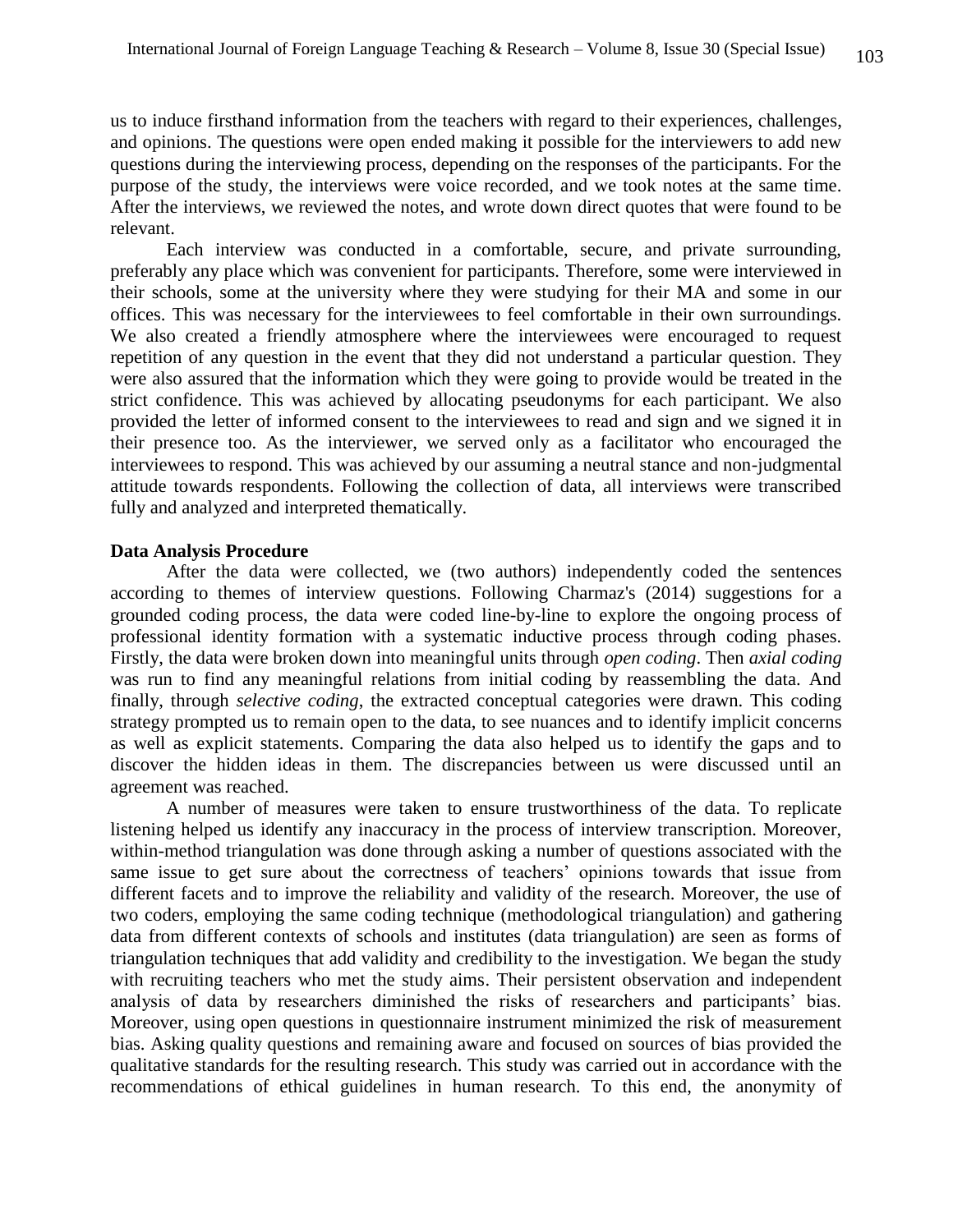participants was preserved and the transcriptions were sent to them for proofreading and approval.

#### **Findings**

The findings reported here focus on five issues that describe how training in different instructional contexts influences the way through which TPI of teachers in public schools and private institutes is constructed and reconstructed. The first is concerned with the initial attitudes and beliefs towards teaching profession that teachers hold to see how they were shaped and constructed the basis of their selection of teaching as their future profession. In the second category, the conditions and quality of preparation and training programs being provided for each group of school and institute teachers were explored. In the third category, the efficiency of acquired knowledge and skills arisen from two different instructional contexts is investigated in teachers as they are facing the reality of their workplaces and classes. The fourth analytical category focuses on the outcome of the discrepancy of which teachers may or may not aware that can direct teachers towards outdated and fossilized persons in terms of their teaching knowledge. And finally, in the last category, the orientation towards reconstructing the TPI is discussed.

#### **Belief Systems: The Early Attitudes toward Teaching Profession**

Firstly, we explored how being placed and surrounded in different social contexts affect the way through which the teachers' initial attitudes and beliefs towards teaching was shaped. Across the interview, some teachers of private institutes pointed to their unforgettable moments with their teachers and the sense of joy they felt at that time. They recalled the relationships with their teachers which made them think about their teachers as their idols. As Ali remembered,

During school periods, I always enjoyed having teachers who were extremely good in their teaching and making communication that I saw them as my idol and model. This made me more interested in teaching, and as I remembered from that time I felt that I love teaching so much.

Or Mina emphasized, "From childhood I would go to the English institute and I really loved my English teachers. I think, that feeling awoke my interest in teaching." The story for most teachers of public schools was different. Remembering Childhood experiences, they mentioned how they admired their parents who were teachers. They recalled how impressed when they saw their parents' effort and commitment which made them see teaching as a sanctity job. Sahar recalled,

Whenever someone talks about teaching, the first things come to my mind is my mother. Because she was a teacher, I saw how effort she put to be prepared for her class, to check some books, to provide material being used in her class, etc. In spite of her fatigue, she did all that work and simultaneously looked after us very well.

It is clear that the way through which participants' sense of teaching was shaped and the attitudes they held seem to push them towards choosing and following teaching as their professions. This discovery is in accordance with the reports of Coldron & Smith (1999). They stated that exposure to different social discourses and belief systems as well as experiences of students during childhood were much effective in directing one's initial sense of TPI.

Almost all institute teachers mentioned their interests in teaching as the foremost reason to select it as their profession, while school teachers pointed to the fact that since at least one person in their family was a teacher (parents, aunt, and/or uncle), they were encouraged, provoked, or convinced to follow the same profession. For instance, Sarah, a teacher of an institute, asserted,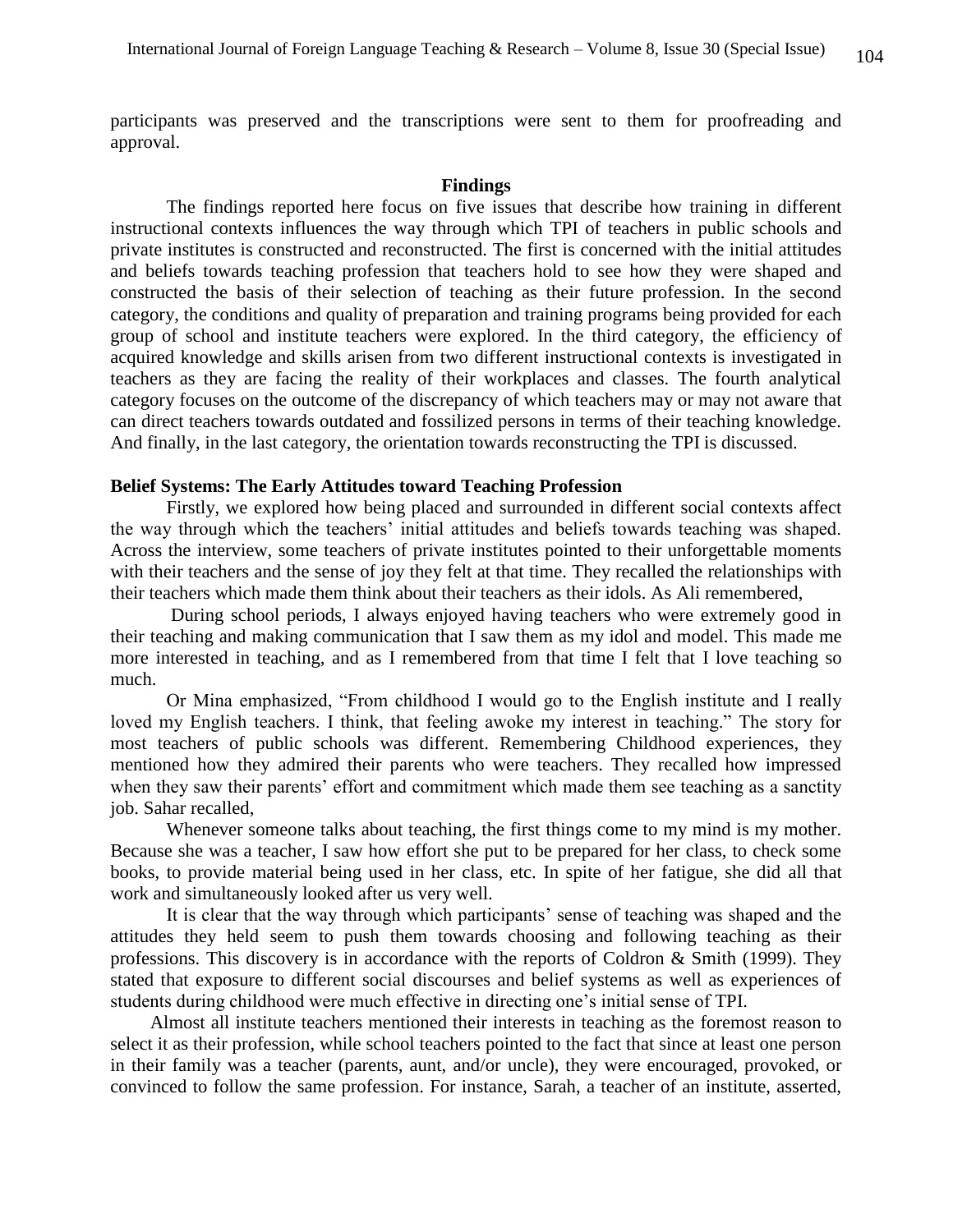"I was keen to teach in a way that I forced my little brother to sit and keep silence and listen to me teaching the subjects that I learned during school time."

Mahtab, another institute teacher says, "As I remembered, from my childhood I was so interested in teaching. I used to explain what I learned and transfer my information to others." On the contrary, Maryam, a school teacher, contends,

I felt that I am talented in teaching, but I never thought about it seriously. I chose teaching, at first, for the sake of my parents. They were both teachers and wanted me to follow their professions. After that, little by little I felt that I am interested in teaching.

Or Reza, another school teacher maintains, "Since I grew up in a family who were teachers, I was aware of all the bitter sweet of this profession. As my parents asked me to follow their professions, I accepted without any objection." These pieces of evidence show that exposing to different social contexts and attitudes frames teachers' initial belief systems towards this profession.

#### **Teaching Onset: Fundamental Preparation for Teaching**

All of the participants in the present study had a BA degree in either of English Language Teaching (ELT), translation, or English literature fields. However, only the teachers of public schools were officially trained as teachers of ELT at Farhangiyan University which is a specialized center for teacher education under the direct supervision of the Ministry of Education. During their teacher education program, they had been trained in the teaching profession generally and the English language particularly. They had passed eight theoretical and practical semesters. And throughout these years, they were paid salaries since they had already been accepted and employed as teachers. On the other hand, it is evident that being a teacher in an institute does not necessitate the candidates to be graduated merely from the ELT field. The assertions like "since I was the student of literature", "my BA degree is on English literature", or "I studied translation at university" being heard frequently confirmed the claim. Intensive inservice teaching programs which are held by the institutes help teachers of non-ELT fields who are not familiar with theories and methods of English teaching to be experts in English language teaching.

In terms of preparation, therefore, teachers of schools are more confident about acquiring the required knowledge and skills, and are more justified about the significance of their professions and roles. For instance, in answering the question about making the association between the general definition of job and their professions, Ahad and Reza realized the distinction between profession and job counting teaching as a profession, which was not heard by any teachers of institutes,

There is a difference between job and profession in that you choose the former because of its financial aspect, but the latter due to your interest and skills. Anyone can do a job, but for a profession you should be competent and expert, if not you have to be replaced. In this regard, teaching is a profession rather than a job. Firstly, we have to make distinction between job and profession. To be a teacher, you need more than mere knowledge. You should be skillful and competent. That is the profession is in a way that demands special skills which helps you to be an artist, mediator, consoler, mediator, etc. as well as a teacher while being a driver does not require such abilities.

Or asking participants to provide a definition for teacher before and after entering training and educational programs, school teachers have properly perceived the role of teachers goes beyond simple transmitters of information and see themselves as a person who is responsible for internalizing the skill life and preparing students not to be just a perfect learner but also a perfect,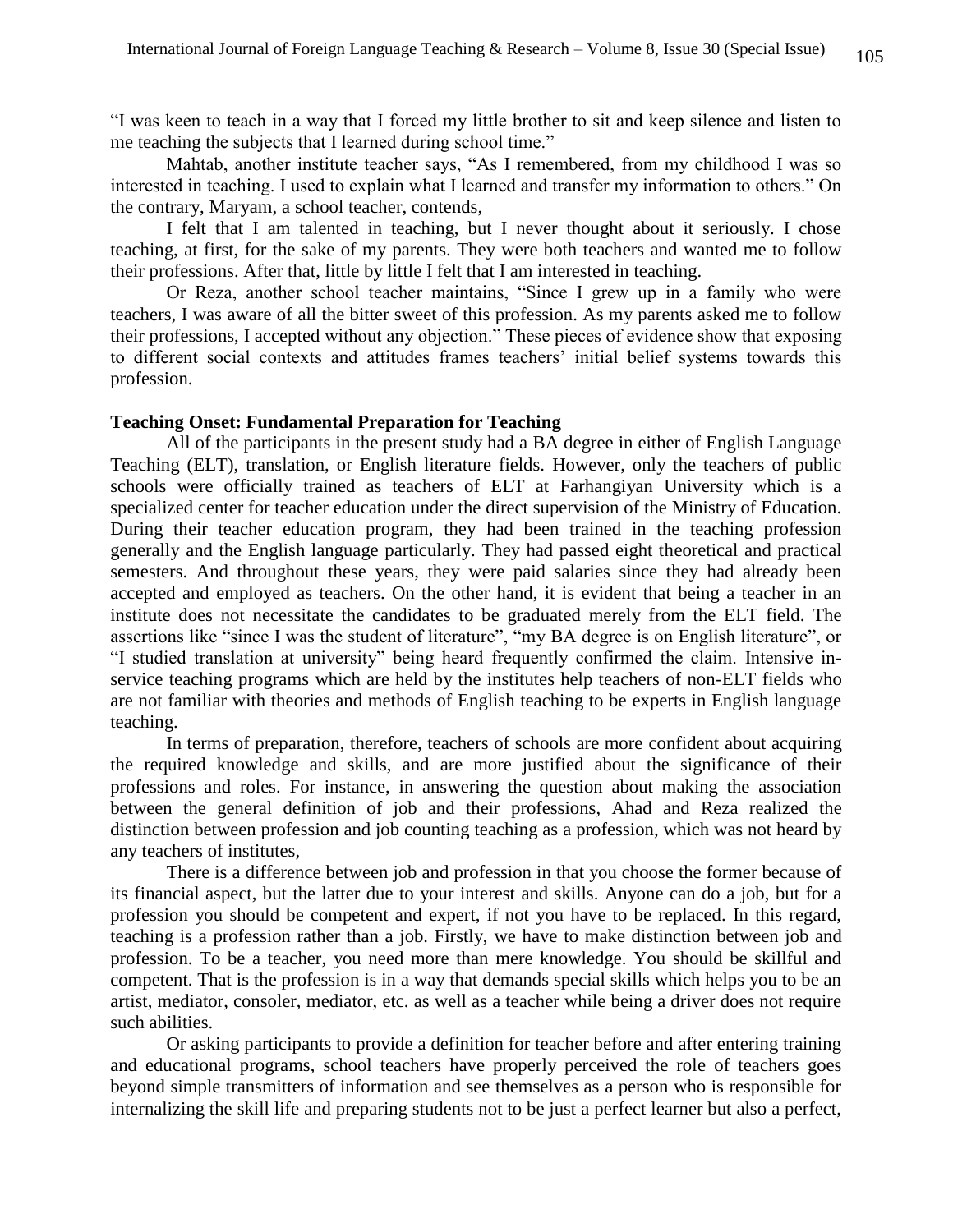ideal, effective citizen and human being. On the contrary, no one out of 12 institute teachers realized the intentional use of the words 'job' and 'profession' and emphasized the financial aspects in giving a general definition of the job. The frequent assertions were: "source of income", "the work you do and you are paid back", and "the work you spent time, and do it regularly, and receive a payment." Additionally, in the part of giving teacher definition before and after being exposed to BA courses or in-service training program, the point of change for most teachers of institutes was to recognize the responsibility and difficulty of job more than what they had imagined before. Moreover, all the participants were inquired about the efficiency of the programs in terms of being equipped with required skills and knowledge to teach (teacher education programs for public teachers and BA period or intensive in-service program for institute teachers). Since all participants were MA students of the ELT, translation, or linguistics at Islamic Azad University, or Bahonar University, almost all the institute teachers whose BA degree was not ELT pointed to the fact that they took benefit more from their MA courses than their BA or in-service programs. In this regard, Mina recalled the moment she got surprised after entering MA in ELT. She declared,

I studied translation for BA. I love teaching and for many years I taught English at institutes but never imagined that I should study in this field to teach. I never thought that there is a need to be educated in this job.

Amir similarly explained,

I had taught for many years even before I studied in BA. I had a lot of questions about teaching in my mind. After entering MA, all my questions were answered and the courses I took extended my teaching viewpoints.

However, the school teachers did not express the same view on this subject. Some were satisfied and agreed about the effectiveness of the teacher education programs while others complained and were dissatisfied. For instance, Ahad felt the pleasure in his achievement. He said,

The semesters through which we have to put our knowledge in practice are so helpful and influential….. At least, I learned how to assess my addressors, how to behave towards them, and things like this. I believe that learning is my job, while Bahram argued, a great number of teacher-students in class hinder the efficiency of the program. There is no enough or equal time for all to be taken part in theoretical and practical discussions.

However, all teachers of public schools had consensus on the issue of trainers' welleducation and believed that they mostly were not enough educated or dominant in the subject matter of teaching or some themselves preserved traditional perspectives towards teaching. Farhan, for example said, "The extreme point of disappointment was the time when the trainer said I do not know more than you about this subject, or asked us about the break time." Although there are signs of unsatisfactory, the aggregate findings show that public schools have more extended viewpoints towards teaching and its significance.

### **Identity Discrepancy: Initial and Emergent Mismatch of TPI**

Of the participants who began their career after graduating from Farhangiyan University, most recalled their early teaching experiences full of anxiety and unexpected moments. According to the rules of the Ministry of Education, all novice teachers should start their first years of teaching from suburban areas which is the shocking time for most teachers. As they enter the authentic real contexts of teaching, they see a large discrepancy between what they have learned and what they need to implement in that special setting. What they have constructed during those years seems hardly match with their imagined and initial TPI through which they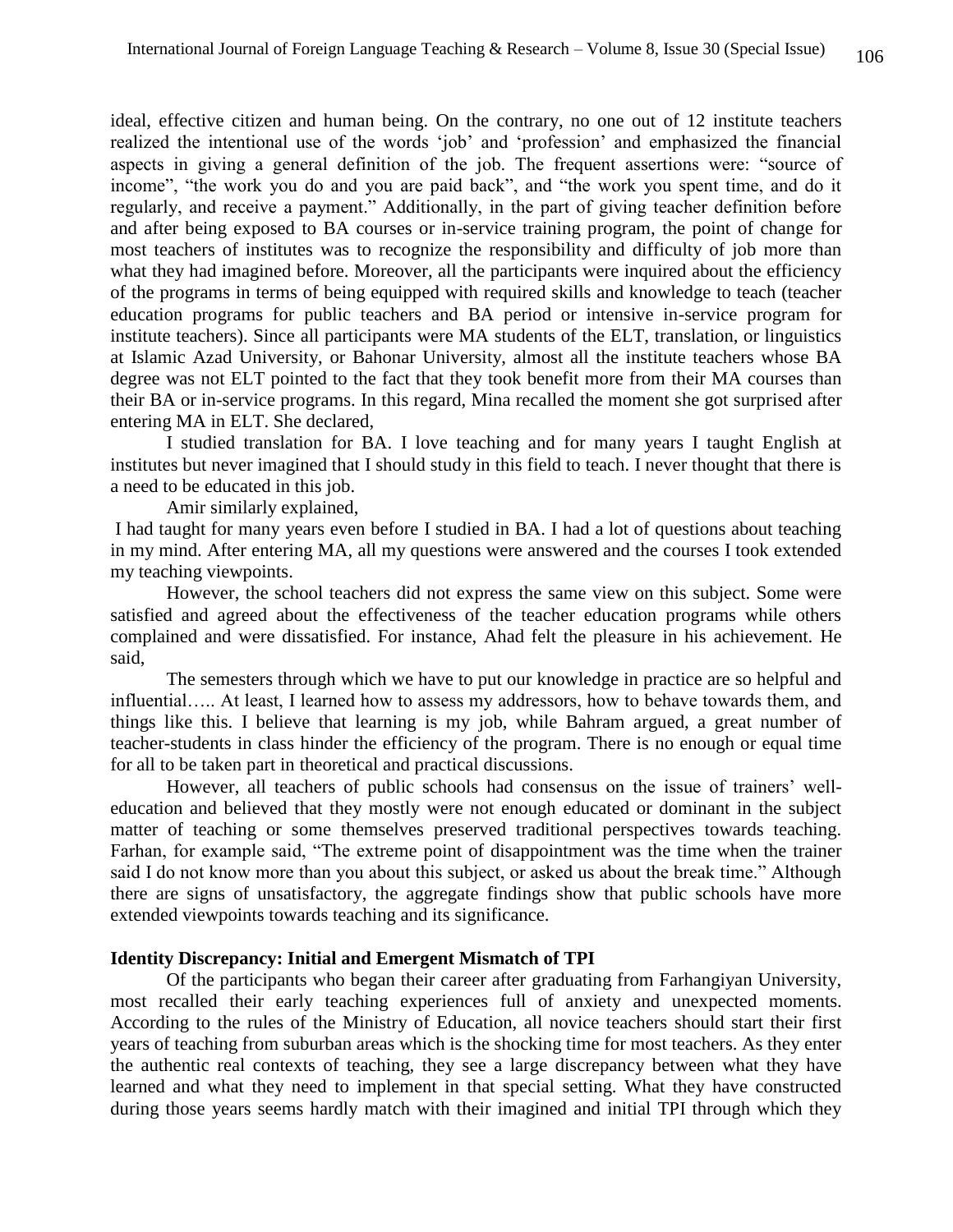thought and felt enough readiness and strength to make positive changes. This is clear from teachers' utterances. As Zahra, a school teacher recalled, "I found the impracticality of my knowledge when I realized that while teaching fruits, my students focused on the fruits themselves and they were licking their lips since all of them were from low economic status."

Similarly, Ahad recalled, The setting where I am teaching, my students believe that if they work on their farms, they will get benefit more than the time they are in English classes. This situation is intensified when their parents agree with them and support them. How much effort should I put to overcome their reluctance to study English? This is the question I ask myself.

In the same vein, Azadeh asserted, I got shocked when I found that most of my junior high school students got married. They said when they are supposed to be at home and be a housewife and have children, who care whether they are English literate or not.

On the other hand, it is obvious that the conditions in institutes are not as severe as the public schools, since the sort of students' goals is different and there is rarely obligation to learn English. Even if their parents send them to institutes by force, they can afford its costs and students have no responsibility for being a part of family income. Moreover, since their TPI is not as strong as public teachers (for the inefficiency of their education), the presence of discrepancy, even when they notice its presence, is lower than their counterparts. As there was no negative comments or even a point to the situations making them shocked.

#### **Vulnerability: The Magnitude of Fossilization**

As it was pointed earlier, facing unexpected conditions makes the public school teachers negatively surprised which can function as a debilitative factor leading to untimely demotivation. As Azadeh continued her argument, "I got demotivated after hearing my students' attitudes towards learning which negatively affected my scoring system in a way that I gave them higher scores than they deserved, and my logic was 20 or 10, who cares?"

It seems, moreover, that the training program was not efficient in changing the traditional view towards books as the only valuable practical material. Since virtually all school teachers pointed to the fact that the content of the books is fixed and they have to repeat them each year. Moreover, this can be counted as the onset of fossilization since there is no need to be more prepared or updated especially, as it was discussed, in a context that most of students have no willingness, long or short-term goals, and motivation to learn. Such conditions do not necessitate teachers to present something more than the content of a book, or even to use at least what they have already known.

Their answers to the questions about how much they feel prepared for their classes and the amount of time they allocate to the teaching beyond their workplace confirmed this issue. As Sanaz stated, "Since I have taught the book many times, I have all of its content in my memory and consequently there is no need to consider more time to be prepared or to study more." Likewise, Amin said,

During the summer, I review the content of the book. Since there is no change in the content, I do not allocate much time to be prepared; just I take a look before going to the class in school time.

In accordance with their counterparts, institute teachers do not specify time to study more about the teaching subjects, the latest articles, or update their information. The only difference, however, is their readiness before the class since the authorities ask them to prepare a lesson plan. In this way, Mohsen explained,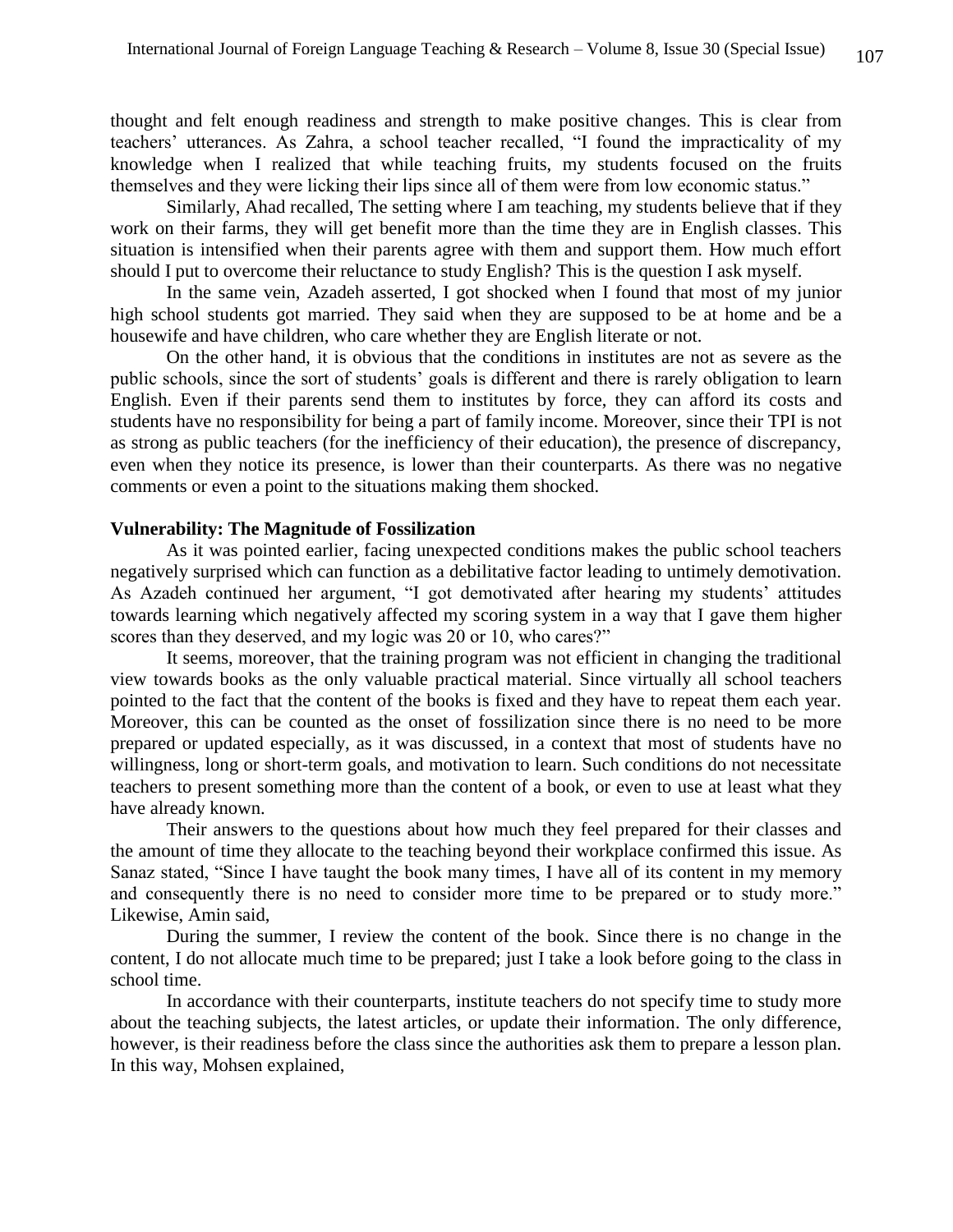Depending on the level of the class and the teachers themselves, the preparation varies. For novice teachers it takes time during their first years of teaching, but experienced teachers only scan the texts of books. Similarly for low level class, there is no need to provide more materials or have a total preparation.

Or Sarah said, "I allocate time to prepare my lesson plan. Since I am a busy person, I cannot put much time away for my teaching." These experiences are the signs of fossilized information among both groups of teachers; it seems that teachers of institutes are less vulnerable.

#### **TPI Inclination: Suppressing or Flourishing Reconstruction**

Despite their appreciation of teaching as an invaluable, challenging, and respectful profession, nearly all interviewees were unsatisfied with the lowly look of society towards their profession. The most frequent comment being heard is "contrary to other professions such as medicine or engineering, teaching receives less attention than it is deserved. No one cares about the significance of teaching and thinks that a future doctor or engineer owes my effective teaching."

However, two groups are different in their elaborations. Most school teachers complained about not feeling appreciated or prized for their hardworking. On the face of difficulties and low income, they have exerted more effort, yet are still ignored by society. As Shima pointed,

Society has a negative attitude towards teaching. They see teachers as those who sit on the chairs, say something repeatedly and receive a salary. They are not aware of nor do they want to know how difficult and challenging this profession is.

On the other hand teachers of institutes argued that society does regard their job as an unimportant work in a way that has made the false public belief of teaching as a default job. Mahsa pointed out, "When I say that I am a teacher, most people nod their heads as a sign of 'a poor guy', as if I had no other choice for my future job." Or Amir said, "Most people behave in a way that the work I do can be done by anyone and; I am not doing something special needing skills and talents."

The pervasive belief upon which all of the teachers agree was the irresponsibility of the government toward teachers and inefficiency of the Ministry of Education and educational systems for providing effective teacher training programs. Merely two public school teachers accused themselves to be responsible for making such negative attitudes towards teaching. As Ahad mentioned,"I went to class; I was not enough educated to teach the subject matter effectively; I could not defeat my identity; I am the one who spoils the public attitudes towards teaching." Or Reza emphasized,

Since teacher-students already know that entering Farhangiyan University guarantees their future job and assures them for a lifelong salary, some of them do not put much effort to develop their subject matter or teaching knowledge. This assurance fallacy intensifies the public negative attitudes towards teaching as a default job.

An interesting and thoughtful distinction, moreover, between these two groups of teachers was in terms of their viewpoints towards the relationship between their teaching profession and their identity. Virtually all school teachers see a unidirectional relationship from their identity towards their profession while teachers of institutes see the direction from teaching to their identity. The utterances of school teachers, in this regard, are as follow:

Each person should have a base for teaching, unless they face difficulties. Being patient and flexible are of the foremost vital characteristics a person should have if s/he wants to be a teacher. I felt that I am talented in teaching and transmitting the information.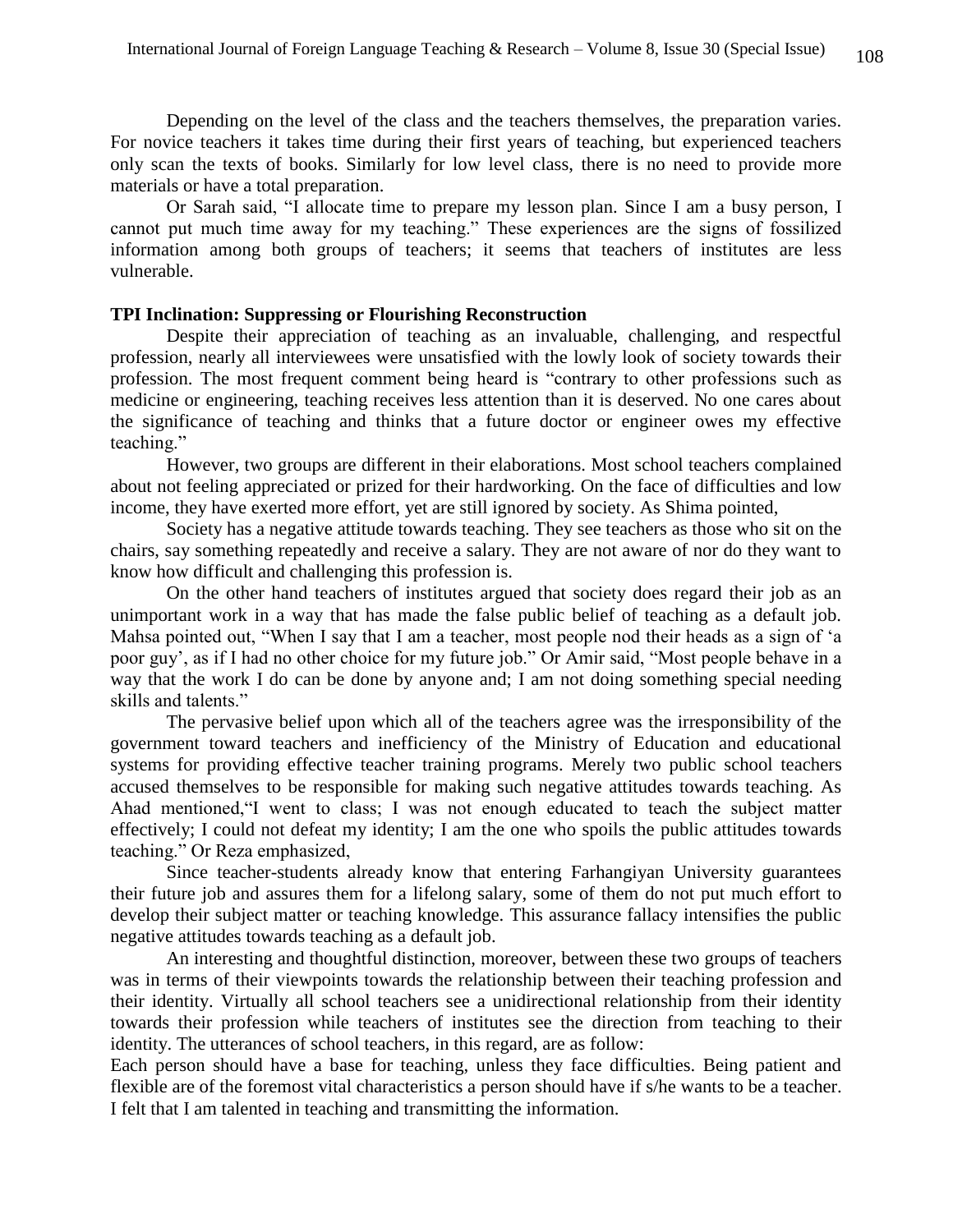On the contrary, institute teachers pointed out to the effect of the profession on their characteristics:Teaching helps me to make more relationships with people in society. It makes me a sociable person. Teaching was the cause of some of my features. Before that, I was a sensitive person who could not tolerate the opposite ideas; I was stubborn, but now I see and feel changes within myself. Teaching gives me a critical view. In facing problems and events I try to analyze the situations to choose the best solution and deal with it efficiently.

No one, except Reza, one of the school teachers, sees a bidirectional relation. He asserted that,My personal characteristics affect my profession and vice versa. For instance, I was a person who made a guard on the face of any criticism. But teaching has made me more flexible. On the other hand, I see myself as a person capable of teaching in an effective way which makes me intrinsically motivated to continue my job in spite of all its difficulties.

#### **Discussion**

This study investigated and compared the professional identities of public school and private institute teachers. We found that early identities of school teachers were mostly articulated in terms of being impressed by their parents or members of their family who are or were teachers which convinced them to follow teaching profession, while teachers in the institutes were pleased by their teachers during the school time which provided them a sense of joy and interest towards teaching. This finding that exposure to different social discourses and belief systems, as well as experiences as students during childhood are more effective in directing one's initial sense of TPI is in line with the claim of Coldron & Smith (1999).

However, both groups experienced and derived benefits from different educational circumstances. It was also revealed that while the teachers of schools were provided with specialized courses through which they were justified about the place and significance of teaching, the role of teachers, and their undeniable impacts on future generations, the BA courses and intense in-service programs being held by the institutes and universities lacked such efficiency in training teachers.

The initial strong TPI, however, can be problematic when the school teachers come to experience and put what they know in practice in a real class life which is far away from their expectations. Citations to their feelings of being shocked, this indicates that even when the majority of their knowledge, information, and skills are thought to be acceptable and practical during the training program, all were useless in view of the actual practice on the ground; which in turn makes the teachers demotivated and inefficient to bridge the gap between the present and ideal atmosphere of teaching and learning. These feelings gradually lead to the undesirable educational and psychological states such as fossilization and burnout as time passes. As it was observed in comments of the school teachers towards their preparation before the class or allocation of their time to update and raise their information. The logic behind this behavior for most school teachers is "when there is no demand, logically there is no supply". However, regarding the teaching as a profession, one should commit her/himself to do her/his duty well and such excuses are not acceptable. These results were compatible with the findings of scholars (Dahmardeh, 2009; Khoshsima & Hashemi Toroujeni, 2017; Safari & Rashidi, 2015; Teddlie & Reynolds, 2000) who proved that factors such as dominant contextual conditions can be more influential in shaping the behavioral pattern of both learners and teachers which respectively affect the efficiency of final achievement and educational outcome.

On the contrary, teachers of institutes did not face the same difficulties as their peers since the type of students coming to institutes, their economic status, goals, needs, and wants were entirely different. Moreover, the thin fragile identity of institute teachers arisen from their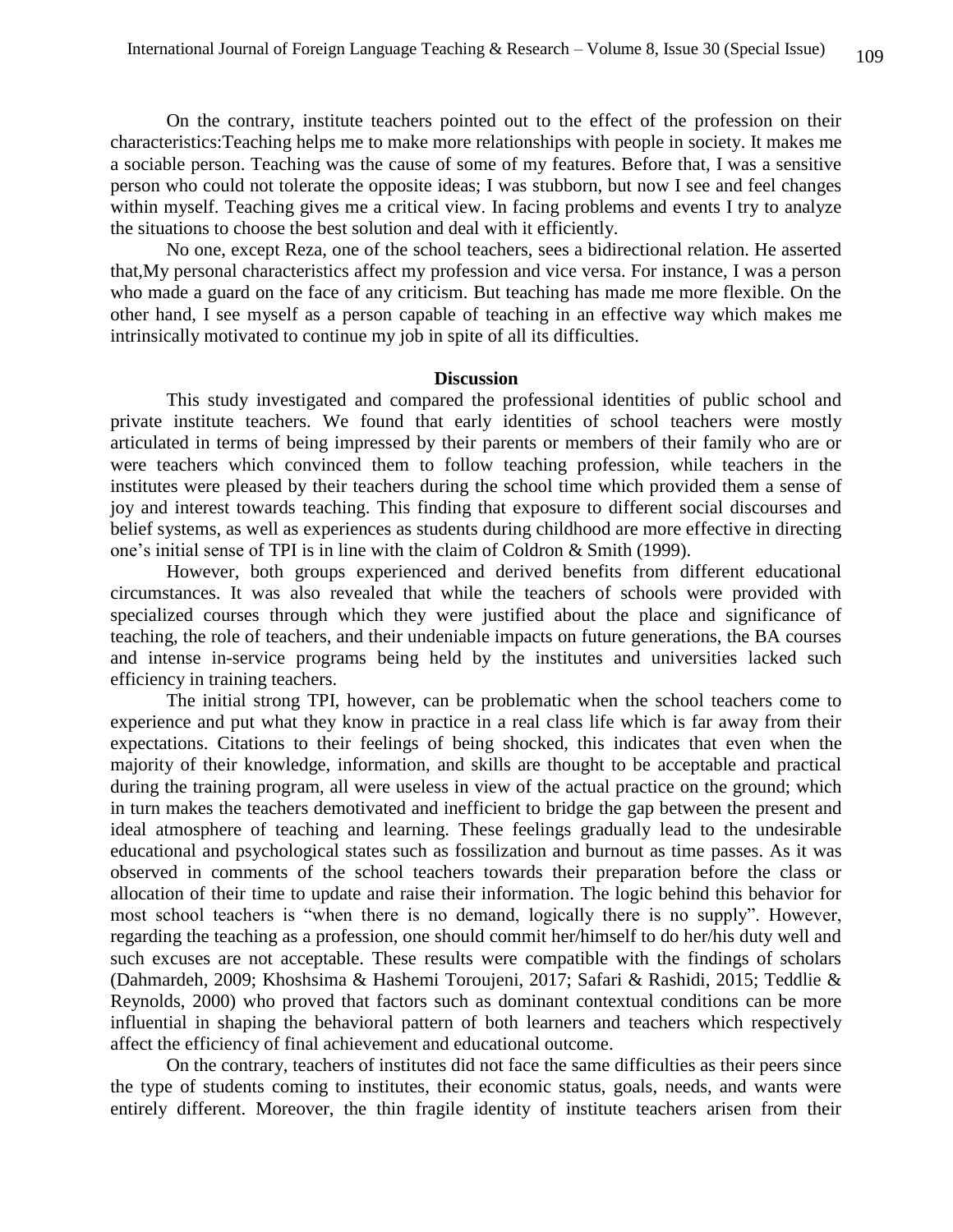inefficient unsatisfying initial education made them erroneously have an appraisal of the situation and feel no big distance between their actual status and the desired one as an effective teacher. However, they are, not as much as teachers of the schools, vulnerable to fossilization of information and burnout too.

Presenting and discussing the findings, therefore, the research question concerning how contextual factors in Iran can negotiate with and alter the TPI of English teachers in public schools and private institutes, is answered as follow: As it was reviewed, the most school teachers have an unpleasant sense of being sacrificed. As they frequently pointed out to this fact that in spite of their altruistic efforts, they were always ignored and even forgotten by the society and the Ministry of Education. All of them alongside experiencing the situations in which they feel no motivation and willingness and the inefficiency of what they had learned leading to suppressing their TPI in a way that they reconstruct it in a negative format coming to the fact that exerting effort has no beneficial consequences for them or their addressors. The opposite direction, however, was proved when teachers accepted the current views and situations and decided to make changes instead of being changed by the contextual factors. In this way, they can reformulate identity in a flourishing format. As few of school teachers believed that they chose teaching profession to have an influence and bring positive and effective changes.

Regarding the institutional context, the discrepancy being felt by the teachers between the kind of TPI they initially constructed and the one they had to reconstruct in accordance with the reality of class was not big which in turn did not put as much as pressure that their counterparts felt due to the inefficiency of teacher training program to which institute teachers were exposed. Consequently, despite the practical shortages of teacher educational programs for school teachers, the courses were identified to be more efficient in terms of preparation for teaching in comparison to programs being held by institutes. This discovery was opposite to some findings showing the effectiveness of private institutes as a whole (Khoshsima & Hashemi Toroujeni, 2017; Safari & Rashidi, 2015).

The findings showed that teacher professional identity was constructed by a reciprocal and dynamic interaction of micro and macro contextual factors. The early attitudes towards teaching were shaped through the cultural and social macro contexts in which participants had a relationship with members of their family or society as teachers. The attention that the school or society paid to teachers' work is an affective micro factor influencing on teachers' identity since they value their works from students or other members' points of view. The educational system as a macro contextual factor also plays a significant role in constructing the identity resulting in a sense of frustration in public school teachers. On the other hand, in-service training, a micro factor, strengthened both the school and institute teachers' identity. The irresponsibility of government towards teachers as a political macro issue was another factor that weakened the professional identity of teachers. Moreover, studying at Farhagiyan University making school teachers not develop their teaching knowledge as a cognitive micro factor decreased the school teachers' professional identities as well.

What the institute and school teachers asserted proved that learners' English achievement was highly depended on teaching quality or teacher competency that demands the Ministry of Education pay much more attention and invests in teachers' professional development as Zare-ee & Ghasedi (2014) claim. The results of this study imply that practitioners and organizers of the teacher education programs should emphasize the essence of teacher's raising awareness by providing teachers of either schools or institutes with efficient programs in a way to give them a logical and upright picture of what the teaching profession means and what they need to be equipped in term of practical and plausible skills and knowledge. Moreover, teacher trainers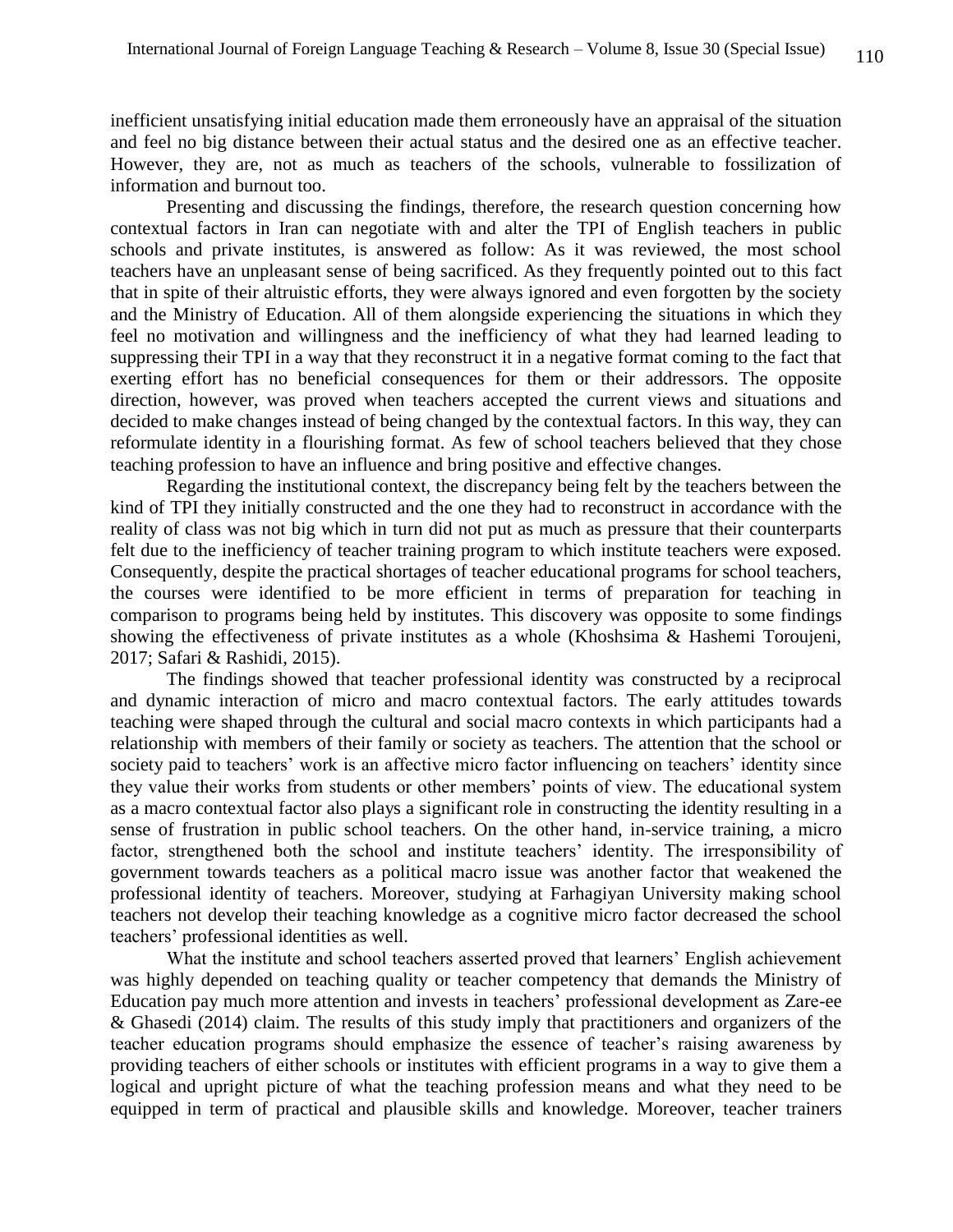should be selected among those who hold educational and vocational qualifications since they are more influential in directing teachers' attitudes, values, and beliefs, and consequently in shaping their TPI. Further, teachers are individuals, with understandings of themselves, who come into the classroom with beliefs, values and commitments shaped by personal experiences and roles outside of the classroom. Teaching also does not occur in isolation, but teachers and their students are embedded in socio-political and learning contexts which affect teaching and learning.

#### **Conclusions**

Given the scant research on TPI of English teachers in contexts of public schools and private institutes, this study has contributed to an enhanced comprehension of the dynamic interplay between these two contextual conditions and TPI in a comparative way. Citing to the findings, it is concluded that although the significance of the teacher training programs has been proved and attendance to them are regarded prerequisite to start the teaching profession, the essential principles that should be taken into account prior to fore-mentioned factors are the practicality, utility, and flexibility of acquired knowledge and skills in facing the non-familiar and prospect of challenging and problematic situations and contexts. In spite of the efficiency of the teacher training programs being held by Farhangiyan University, most school teachers got shocked as they enter to the classes and face the reality of their workplace demanding them to adopt and adapt what they acquired. The findings of this study, moreover, shed light on debates surrounding the effectiveness of school-institute contexts by reemphasizing to add the teachers and their professional identities as undeniable influential factors in final attainment of learners in each context.

The findings showed that school teachers' initial sense of TPI was different from private teachers'. They also revealed that contextual factors had a bidirectional relationship with teachers' TPI. On the one hand, lack of motivation and feeling inefficient suppressed their TPI. On the other hand, the view that they had chosen teaching profession to have a positive influence flourished their TPI. Moreover, TPI was constructed by reciprocal interaction of micro and macro contextual factors.

The findings of this study had to be seen in the light of some limitations. The first was that the semi-structured interview was done within the context of the school teachers' dispersal and restricted time. The second was the context-bound of this study which is specified for the context of Iran due to its particular types of teacher recruitment for teaching profession and only a few number of other university students were employed as teachers. In accordance to the scope of this study, it is suggested to carry out a longitudinal study to see the long-term and short-term effects of TPI construction and reconstruction in teacher-students from their first entry to Farhangiyan University to their first years of working as a teacher.

#### **References**

Adams, K., Hean, S., Sturgis, P., & Macleod Clark, J.M. (2006). Investigating the factorsinfluencing professional identity of first-year health and social care students. *Learning inHealth and Social Care*, 5(2),55-68. doi: 10.1111/j.1473-6861.2006.00119.x

Akkerman, S. F., & Meijer, P. C. (2011). A dialogical approach to conceptualize teacher identity. *Teaching and Teacher Education, 27*(2), 308–319

Atai, M.R., & Mazlum, F. (2013). English language teaching curriculum in Iran**:** Planning and practice. *The Curriculum Journal,* 24(3), 389-411. https: //doi.org /10.1080 /09585176 .2012. 744327.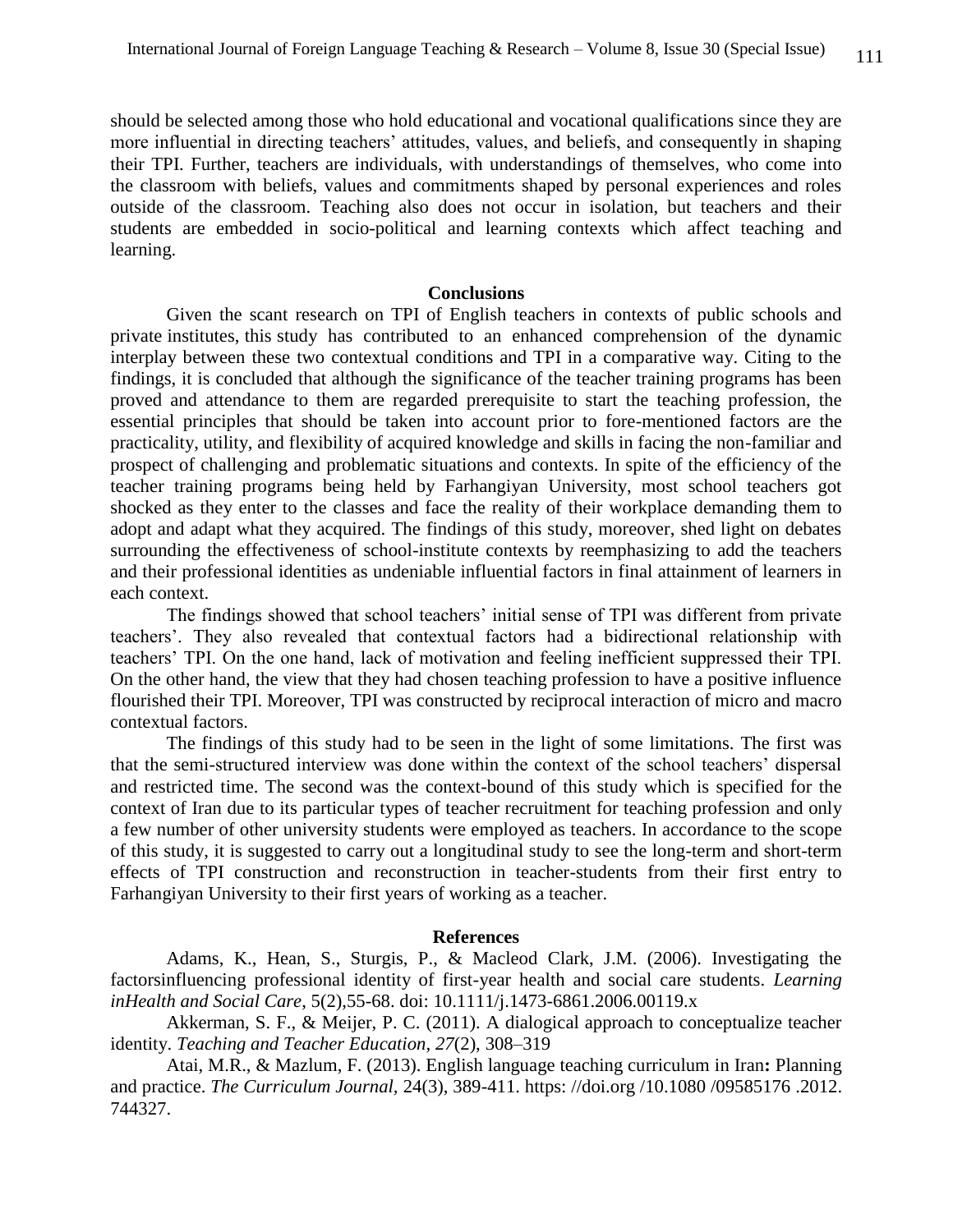Baniasad, S., Tavakoli, M., & Ketabi, S. (2016). EFL Teacher Education Programs in Iran: The Absence of Teachers' Involvement. *Iranian Journal of Applied Linguistics (IJAL), 19(2),* 61-86.

Beauchamp, C., & Thomas, l. (2009). Understanding Teacher Identity: An overview of the issues in the literature and implications for teacher education. *Cambridge Journal of Education, 39(2)*, 175-189.

Beijaard, D., Meijer, P. C., & Verloop, N. (2004). Reconsidering research on teachers' professional identity. *Teaching and Teacher Education, 20,* 107–128.

Campanini, A., Frost, L., & Hojer, S. (2012). Educating the new practitioner: The building ofprofessional identities in European social work. *Revista de Asistenja Sociala*, 11(1), 33-47. doi: 10.1080/10437797.2013.768102

Campion, G. C. 2016. The learning never ends: Exploring teachers' views on the transition from General English to EAP. *Journal of English for Academic Purposes, 23*, 59-70.

Carter, M.J., & Fuller, C. (2016). Symbols, meaning and action: The past, present, and future ofsymbolic interactionism.*Current Sociology Review*, 64(6), 931-961. doi:10.11177/0011392116638396

Charmaz, K. (2014). *Constructing grounded theory*. Thousand Oaks, CA: Sage.

Coldron, J., & Smith, R. (1999). Active location in teachers' construction of their professional identities. *Journal of Curriculum studies, 31(6),* 711-726.

Dahmardeh, M. (2009). *English language teaching in Iran and communicative language teaching*. (Doctoral dissertation). University of Warwick.

Danielewicz, J. (2001). *Teaching selves; Identity, pedagogy, and teacher education*. Albany, NY: State University of New York Press.

Day, C., Kington, A., Stobart, G., & Sammons, P. (2006). the personal and professional selves of teachers: Stable and unstable identities. *British Educational Research Journal, 32(4)*, 601–616.

Dronkers, J. (2001). More Parental Choice in Europe? Overview of Effectiveness Differences between Religious Schools and Public Schools in several European Societies. Paper presented at the annual.

Gao, Y. H., Cheng, Y., Zhao, Y., & Zhou, Y. (2005). Self-identity changes and English learning among Chinese undergraduates. *World English, 24(1),* 39–51.

Higgins, M. (2016). Villains, fools, or unsung heroes? A study of the contradictory narratives of social work identities in contemporary England. Czech and Slovak Social Work, 16(4), 57-65.

Hill, K., Fogel, S.,Plitt Donaldson, L., & Erickson, C. (2017). State definitions of social work practice: Implications for our professional identity, *Journal of Evidence-Informed Social Work*, 14(4), 266-279, doi:10.1080/23761407.2017.1319775

Hong, J. Y. (2010). Pre-service and beginning teachers' professional identity and its relation to dropping out of the profession. *Teaching and Teacher Education 26,* 1530–1543.

Ivanova, I., & Skara-MincIne, R. (2016). Development of Professional Identity during Teacher's Practice. *Procedia - Social and Behavioral Sciences, 232*, 529 – 536. http://creativecommons.org/licenses/by-nc-nd/4.0/

Karaolis, A. and Philippou, G. N. (2019). Teachers' Professional Identity. In M. S. Hannula, G. C. Leder, F. Morselli, M. Vollstedt, & Q. Zhang (Eds.). *Affects and mathematics education: Fresh perspectives on motivation, engagement and identity*, PP. 397-417. Hamburg: Springer.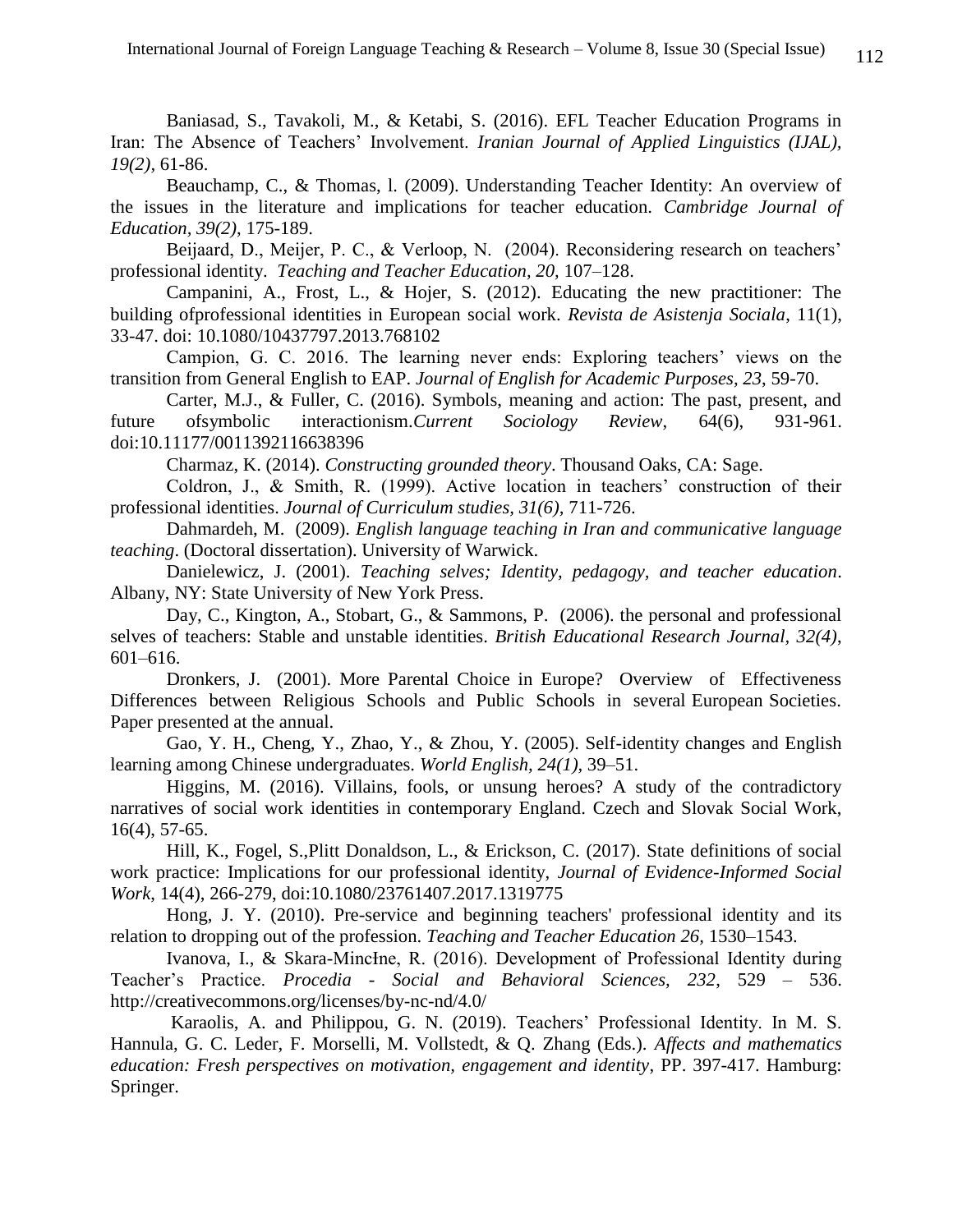Kavaliauskienė, G. (2006). Good Practice in Teaching ESP Presentations. *ESP World. Vol. 5, Issue 2(13).*

Khoshsima, H. & Hashemi Toroujeni, S.M. (2017). Transitioning to an Alternative Assessment: Computer-Based Testing and Key Factors related to Testing Mode. *European Journal of English Language Teaching, 2(1*). <http://dx.doi.org/10.5281/zenodo.268576>

Kiany, Gh., Mirhosseini, A., & Navidinia, H. (2011). Foreign language education policies in Iran: Pivotal macro considerations. *Journal of English Language Teaching and Learning, 53 (222),* 49-70.

Korthagen, F. A. J. (2004). In search of the essence of a good teacher: towards a more holistic approach in teacher education. *Teaching and Teacher Education, 20(1),* 77- 97.

Krzywacki, H. & Hannula, M. S. (2010). Tension between present and ideal state of teacher identity in the core of professional development. In C. Frade & L. Meira (Eds.), *Proceedings of the 34th Conference of the International Group for the Psychology of Mathematics Education*. Belo Horizonte, Brazil: PME.

Levy, D., Ben Shlomo, S., & Itzhaky, H. (2014). The 'building blocks' of professional identityamong social work graduates. *Social Work Education,*33(6), 744-759. doi:10.1080/02615479.2014.883600

Loughran, J. (2006). A response to 'reflecting on the self'. *Reflective Practice, 7*(1), 43– 53.

Moorhead, B., Boetto, H., & Bell, K. (2014). India and US: Student development of professional social work identity through a short-term study abroad program, *Social Work Education*, 33(2), 175-189, doi: 10.1080/02615479.2013.768614

Olsen, B. (2016).Teaching for success: Developing your teacher identity in today's classroom. New York, NY: Routledge.

Pullen Sansfacon, A., & Crete, J. (2016). Identity development among social workers fromtraining to practice: Results from a three-year qualitative longitudinal study. *Social WorkEducation*, 35(7), 767-779. doi: 10.1080/02615479.2016.122211097

Rodgers, C., & Scott, C. (2008). The developmental the personal self and professional identity in learning to teach. In M. Cochran-Smith, S. Feiman-Nemser, D. J. McIntyre, & K. E. Demers (Eds.), *Handbook of research on teacher education* (pp. 732-755). New York: Routledge.

Sachs, J. (2005). Teacher education and the development of professional identity: Learning to be a teacher. In P. Denicolo, & M. Kompf (Eds.), *Connecting policy and practice: Challenges for teaching and learning in schools and universities* (pp. 5-21). Oxford: Routledge.

Safari, P., & Rashidi, N. (2015). A critical look at the EFL education and the challenges faced by Iranian teachers in the educational system. *International Journal of Progressive Education, 11 (2),* 14-28.

Sahragard, R., & Alimorad, Z. (2013). Demotivating factors affecting Iranian high school students' English learning. Retrieved June 05, 2015 from [http://works.bepress.com/zahra\\_alimorad/6](http://works.bepress.com/zahra_alimorad/6)

Sha, W., Wong, Y., Lou, V.W.Q., Pearson, V., & Gu, D. (2012). Career preferences of socialwork students in Beijing and Shanghai. *Social Work Education*, 31(1), 4-21. doi:10.1080 /02615479.2010.538672

Simon, N. S., & Johnson, S. M. (2015). Teacher turnover in in high-poverty schools: What we know and can do. *Teachers College Record, 117*, 1-36.

Tao, J., & Gao, X. (2018). Identity constructions of ESP teachers in a Chinese university. *Journal of English for Specific Purposes, 49*, 1-13.